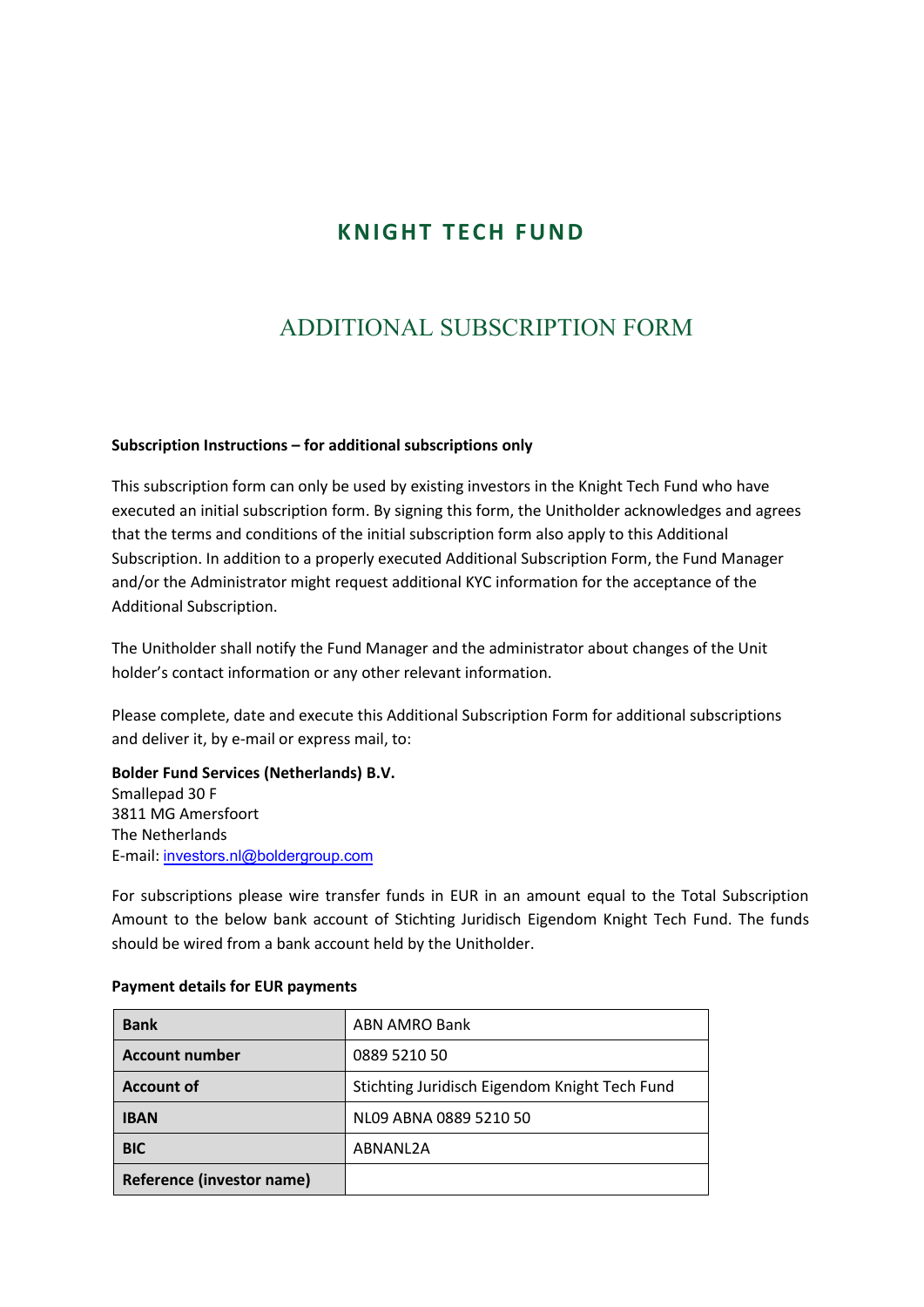To complete the Additional Subscription Form, please insert the information set forth below.

|      | The Unitholder hereby undertakes to pay the Additional Subscription Amount of: |  |  |  |
|------|--------------------------------------------------------------------------------|--|--|--|
|      |                                                                                |  |  |  |
| EUR. |                                                                                |  |  |  |
|      | in consideration for [please tick appropriate Class]:                          |  |  |  |
|      | <b>General Class Units;</b>                                                    |  |  |  |
|      | Institutional Class A Units;                                                   |  |  |  |
|      | Institutional Class B Units;                                                   |  |  |  |
|      | Institutional Class C Units; or                                                |  |  |  |
|      | Institutional Class D Units.                                                   |  |  |  |

The Total Additional Subscription Amount shall be received by 17:00 hours CET on the Business Day falling at least two (2) Business Days before: (i) the Transaction Date and/or (ii) such other day or days as the Fund Manager may from time to time determine at its sole discretion (any such date, the "**Subscription Date**") as per which the applicant wishes to receive Units. The Fund Manager may decide, at its sole discretion, to accept an application for Units in case of overdue payment, provided that the Total Additional Subscription Amount has been received on the second (2nd) Business Day prior to the relevant Additional Subscription Date.

# **SOURCE OF FUNDS DECLARATION**

The Unitholder declares that the funds totalling EUR \_\_\_\_\_\_\_\_\_\_\_\_\_\_\_\_\_\_\_\_\_\_\_\_\_\_, which are used to purchase the Units represent funds obtained by the Unitholder from the following source (such as: employment/salary, selling company, selling real estate and inheritance):

 $\_$  , and the contribution of the contribution of  $\mathcal{L}_\mathcal{A}$  , and the contribution of  $\mathcal{L}_\mathcal{A}$ 

 $\_$  , and the set of the set of the set of the set of the set of the set of the set of the set of the set of the set of the set of the set of the set of the set of the set of the set of the set of the set of the set of th

## **PLANNED INVESTMENT PERIOD AND FREQUENCY OF TRADING**

The planned investment period and expected frequency of trading are:

Planned investment period and the state of the state of the state of the state of the state of the state of the state of the state of the state of the state of the state of the state of the state of the state of the state

Expected frequency of trading :